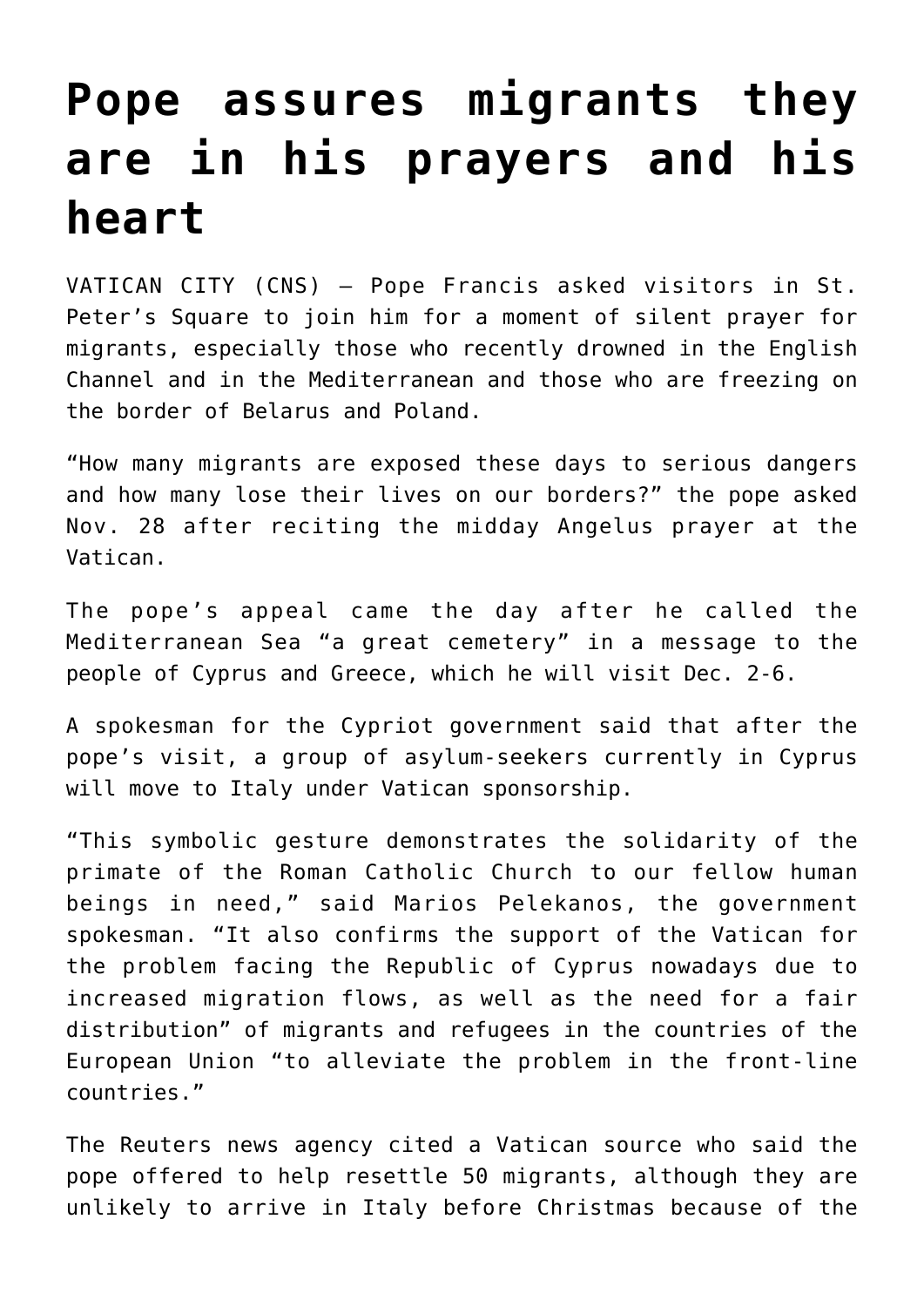paperwork involved.

In his Angelus address, the pope said it was painful to think about the situation of many migrants and refugees today, including of those sent back to North Africa, where they easily become the prey of traffickers, "who transform them into slaves, selling the women, torturing the men."

Prayer and action must be the response, he said, thanking various Catholic charities and others dedicated to assisting migrants and refugees.

"I renew my heartfelt appeal to those who can contribute to a resolution of these problems, especially civil and military authorities, so that understanding and dialogue finally prevail over every kind of exploitation" and there is respect for the human dignity of each person, he said.

In the video message to the people of Cyprus and Greece Nov. 27, Pope Francis spoke of their lands as the "wellsprings" of early Christianity, of fraternity and of Europe with Cyprus as "the outpost of the Holy Land on the continent" and Greece as "the home of classical culture."

"Even today, Europe cannot ignore the Mediterranean, the sea which has seen the spread of the Gospel and the development of great civilizations," he said. "The sea, which embraces many peoples, with its open ports reminds us that the sources of living together lie in mutual acceptance."

While looking forward to visiting the Orthodox and Catholic populations in the two countries, Pope Francis said he cannot forget "those who, in recent years and still today, have been fleeing from war and poverty, landing on the shores of the continent and elsewhere, and encountering not hospitality but hostility and even exploitation."

"They are our brothers and sisters," he said. "How many have lost their lives at sea! Today our sea, the Mediterranean, is